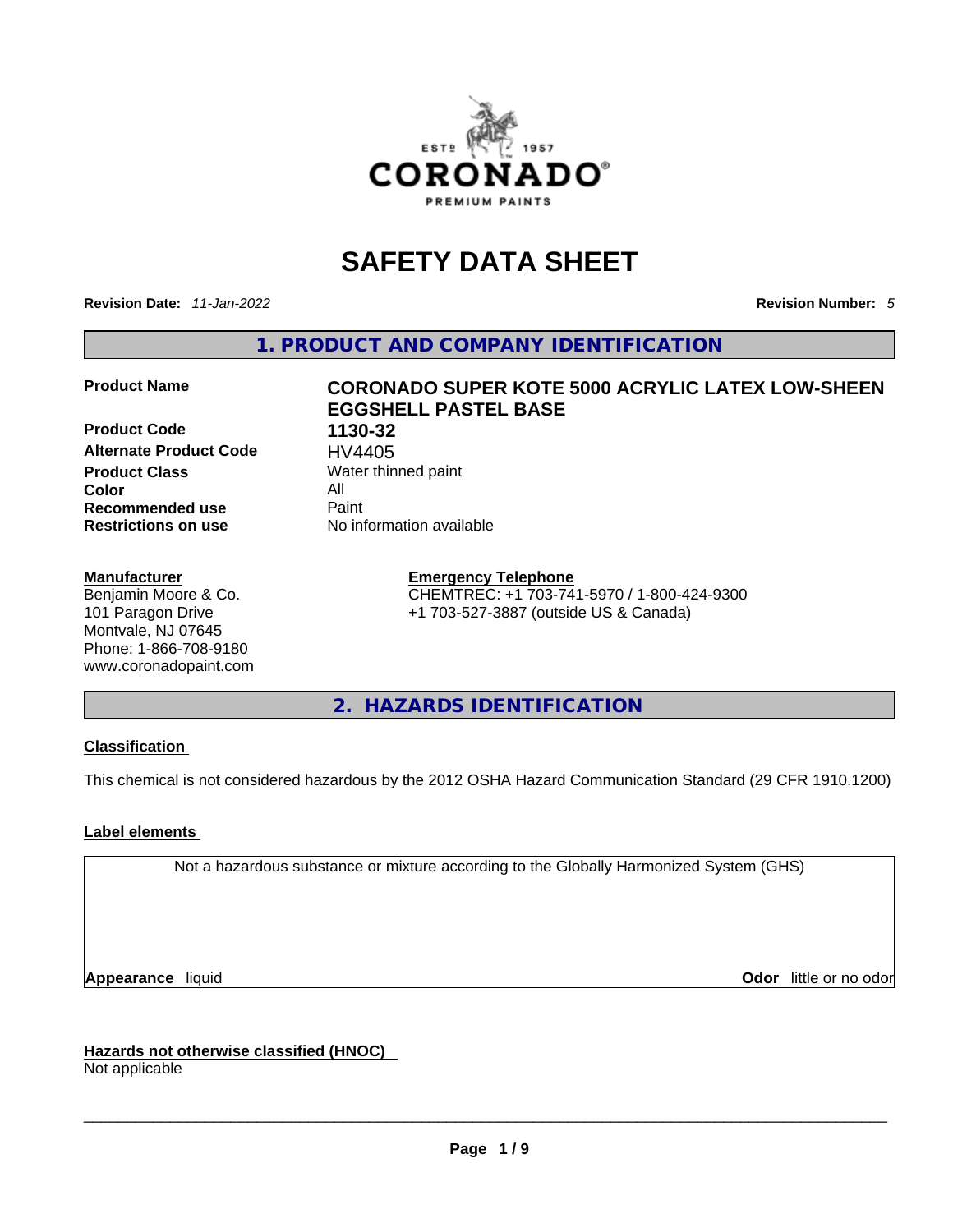#### **Other information**

No information available

 **WARNING:** This product contains isothiazolinone compounds at levels of <0.1%. These substances are biocides commonly found in most paints and a variety of personal care products as a preservative. Certain individuals may be sensitive or allergic to these substances, even at low levels.

#### **3. COMPOSITION INFORMATION ON COMPONENTS**

| <b>Chemical name</b>                                                         | <b>CAS No.</b> | Weight-%  |
|------------------------------------------------------------------------------|----------------|-----------|
| Titanium dioxide                                                             | 13463-67-7     | $15 - 20$ |
| Nepheline syenite                                                            | 37244-96-5     | $10 - 15$ |
| Kaolin                                                                       | 1332-58-7      | 1 - 5     |
| Propanoic acid, 2-methyl-, monoester with<br>2,2,4-trimethyl-1,3-pentanediol | 25265-77-4     | $1 - 5$   |
| Propylene glycol                                                             | 57-55-6        | - 5       |

| No hazards which require special first aid measures.<br><b>General Advice</b><br><b>Eye Contact</b><br>Rinse thoroughly with plenty of water for at least 15 minutes and consult a<br>physician.<br>Wash off immediately with soap and plenty of water while removing all<br><b>Skin Contact</b><br>contaminated clothes and shoes.<br>Inhalation<br>Move to fresh air. If symptoms persist, call a physician.<br>Clean mouth with water and afterwards drink plenty of water. Consult a physician<br>Ingestion |
|-----------------------------------------------------------------------------------------------------------------------------------------------------------------------------------------------------------------------------------------------------------------------------------------------------------------------------------------------------------------------------------------------------------------------------------------------------------------------------------------------------------------|
|                                                                                                                                                                                                                                                                                                                                                                                                                                                                                                                 |
|                                                                                                                                                                                                                                                                                                                                                                                                                                                                                                                 |
|                                                                                                                                                                                                                                                                                                                                                                                                                                                                                                                 |
|                                                                                                                                                                                                                                                                                                                                                                                                                                                                                                                 |
| if necessary.                                                                                                                                                                                                                                                                                                                                                                                                                                                                                                   |
| None known.<br><b>Most Important</b><br><b>Symptoms/Effects</b>                                                                                                                                                                                                                                                                                                                                                                                                                                                 |
| Treat symptomatically.<br><b>Notes To Physician</b>                                                                                                                                                                                                                                                                                                                                                                                                                                                             |

| <b>Suitable Extinguishing Media</b>                   | Use extinguishing measures that are appropriate to local<br>circumstances and the surrounding environment.                                   |
|-------------------------------------------------------|----------------------------------------------------------------------------------------------------------------------------------------------|
| Protective equipment and precautions for firefighters | As in any fire, wear self-contained breathing apparatus<br>pressure-demand, MSHA/NIOSH (approved or equivalent)<br>and full protective gear. |
| <b>Specific Hazards Arising From The Chemical</b>     | Closed containers may rupture if exposed to fire or<br>extreme heat.                                                                         |
|                                                       |                                                                                                                                              |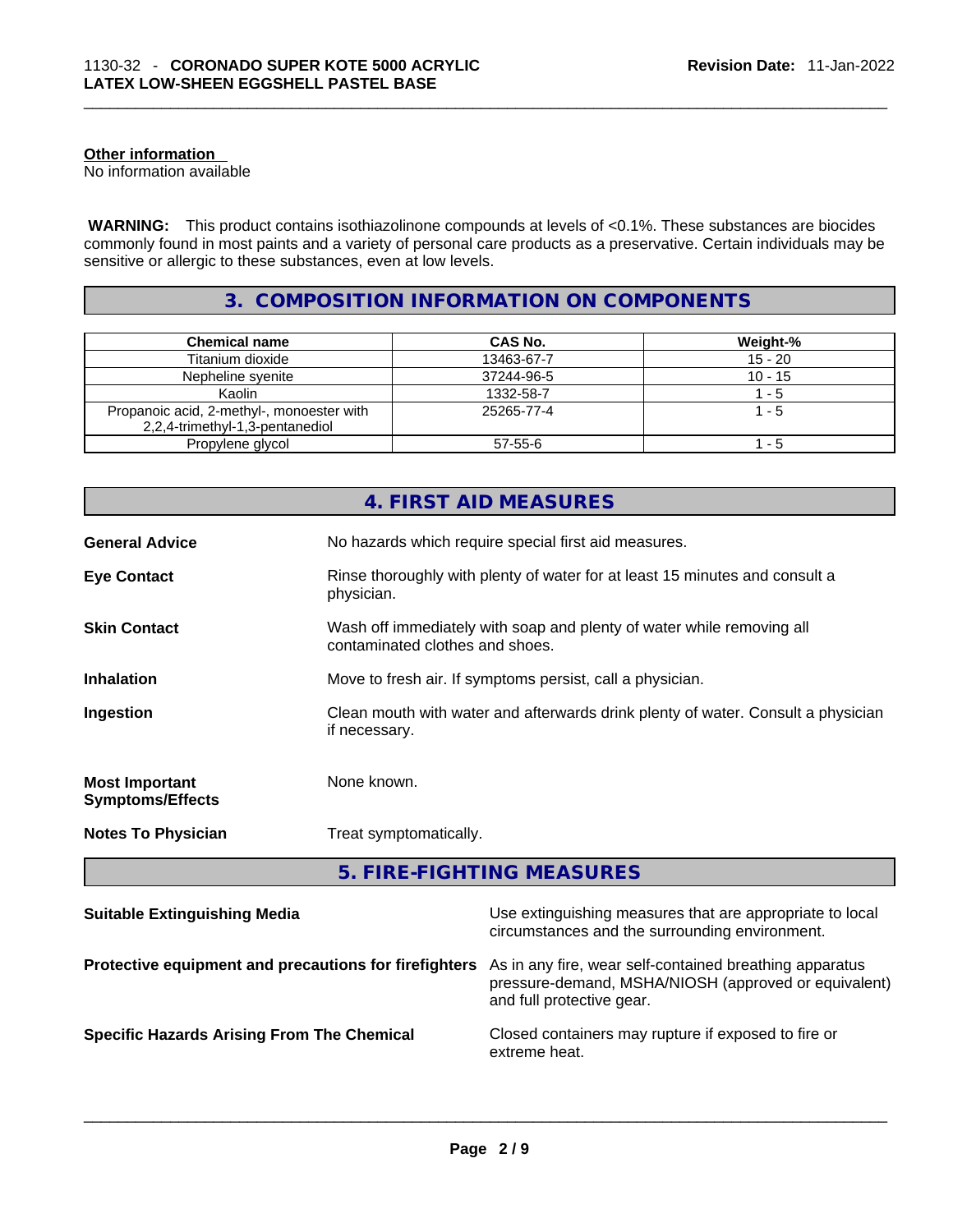| Sensitivity to mechanical impact                                                 | No.                                                     |
|----------------------------------------------------------------------------------|---------------------------------------------------------|
| Sensitivity to static discharge                                                  | No.                                                     |
| <b>Flash Point Data</b><br>Flash point (°F)<br>Flash Point (°C)<br><b>Method</b> | Not applicable<br>Not applicable<br>Not applicable      |
| <b>Flammability Limits In Air</b>                                                |                                                         |
| Lower flammability limit:<br><b>Upper flammability limit:</b>                    | Not applicable<br>Not applicable                        |
| <b>NFPA</b><br><b>Flammability: 0</b><br>Health: 1                               | <b>Instability: 0</b><br><b>Special: Not Applicable</b> |
| <b>NEDA</b> LANAMA                                                               |                                                         |

- **NFPA Legend**
- 0 Not Hazardous 1 - Slightly
- 2 Moderate
- 3 High
- 4 Severe

*The ratings assigned are only suggested ratings, the contractor/employer has ultimate responsibilities for NFPA ratings where this system is used.* 

*Additional information regarding the NFPA rating system is available from the National Fire Protection Agency (NFPA) at www.nfpa.org.* 

#### **6. ACCIDENTAL RELEASE MEASURES**

| <b>Personal Precautions</b>                                                                                                            | Avoid contact with skin, eyes and clothing. Ensure adequate ventilation.                                                                                                         |
|----------------------------------------------------------------------------------------------------------------------------------------|----------------------------------------------------------------------------------------------------------------------------------------------------------------------------------|
| <b>Other Information</b>                                                                                                               | Prevent further leakage or spillage if safe to do so.                                                                                                                            |
| <b>Environmental precautions</b>                                                                                                       | See Section 12 for additional Ecological Information.                                                                                                                            |
| Soak up with inert absorbent material. Sweep up and shovel into suitable<br><b>Methods for Cleaning Up</b><br>containers for disposal. |                                                                                                                                                                                  |
|                                                                                                                                        | 7. HANDLING AND STORAGE                                                                                                                                                          |
| Handling                                                                                                                               | Avoid contact with skin, eyes and clothing. Avoid breathing vapors, spray mists or<br>sanding dust. In case of insufficient ventilation, wear suitable respiratory<br>equipment. |
| <b>Storage</b>                                                                                                                         | Keep container tightly closed. Keep out of the reach of children.                                                                                                                |
| <b>Incompatible Materials</b>                                                                                                          | No information available                                                                                                                                                         |
|                                                                                                                                        |                                                                                                                                                                                  |

## **8. EXPOSURE CONTROLS/PERSONAL PROTECTION**

#### **Exposure Limits**

| Chemical<br>name | <b>ACGIH TLV</b> | <b>OSHA PEL</b> |
|------------------|------------------|-----------------|
|                  |                  |                 |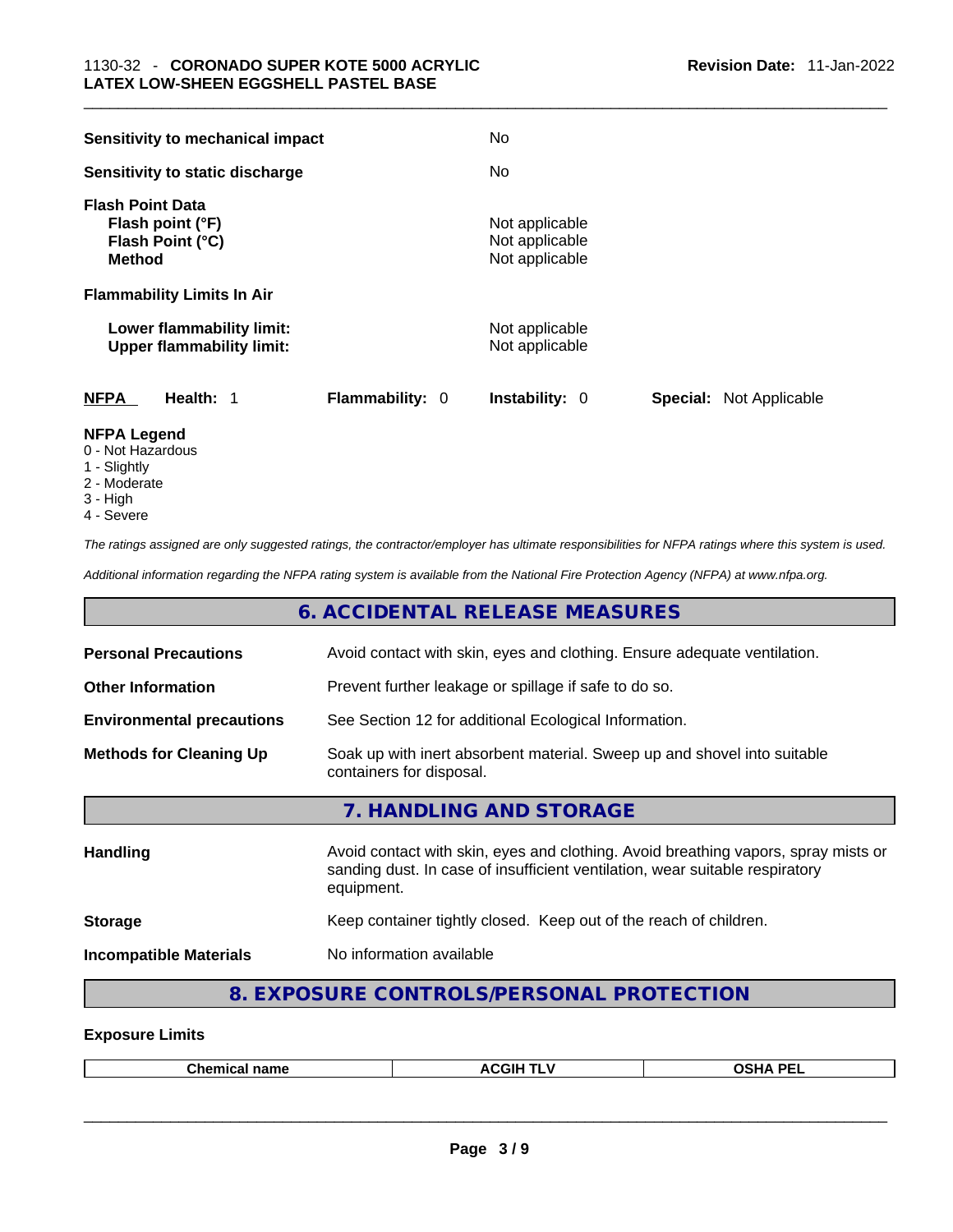| Titanium dioxide | TWA: $10 \text{ ma/m}^3$                   | 15 mg/m $3$ - TWA |
|------------------|--------------------------------------------|-------------------|
| Kaolin           | TWA: $2 \text{ mq/m}^3$ particulate matter | 15 mg/m $3$ - TWA |
|                  | containing no asbestos and $<$ 1%          | 5 mg/m $^3$ - TWA |
|                  | crystalline silica, respirable particulate |                   |
|                  | matter                                     |                   |

#### **Legend**

ACGIH - American Conference of Governmental Industrial Hygienists Exposure Limits OSHA - Occupational Safety & Health Administration Exposure Limits N/E - Not Established

| <b>Engineering Measures</b> | <b>Ensure</b> |
|-----------------------------|---------------|
|-----------------------------|---------------|

adequate ventilation, especially in confined areas.

## **Personal Protective Equipment**

| <b>Eye/Face Protection</b>    | Safety glasses with side-shields.                                                                                                   |
|-------------------------------|-------------------------------------------------------------------------------------------------------------------------------------|
| <b>Skin Protection</b>        | Protective gloves and impervious clothing.                                                                                          |
| <b>Respiratory Protection</b> | In case of insufficient ventilation wear suitable respiratory equipment.                                                            |
| <b>Hygiene Measures</b>       | Avoid contact with skin, eyes and clothing. Remove and wash contaminated<br>clothing before re-use. Wash thoroughly after handling. |

#### **9. PHYSICAL AND CHEMICAL PROPERTIES**

| Appearance                           | liquid                   |  |
|--------------------------------------|--------------------------|--|
| Odor                                 | little or no odor        |  |
| <b>Odor Threshold</b>                | No information available |  |
| Density (Ibs/gal)                    | 10.75 - 10.85            |  |
| <b>Specific Gravity</b>              | $1.29 - 1.31$            |  |
| pH                                   | No information available |  |
| <b>Viscosity (cps)</b>               | No information available |  |
| Solubility(ies)                      | No information available |  |
| <b>Water solubility</b>              | No information available |  |
| <b>Evaporation Rate</b>              | No information available |  |
| Vapor pressure                       | No information available |  |
| Vapor density                        | No information available |  |
| Wt. % Solids                         | $40 - 50$                |  |
| Vol. % Solids                        | $25 - 35$                |  |
| Wt. % Volatiles                      | $50 - 60$                |  |
| <b>Vol. % Volatiles</b>              | $65 - 75$                |  |
| <b>VOC Regulatory Limit (g/L)</b>    | < 100                    |  |
| <b>Boiling Point (°F)</b>            | 212                      |  |
| <b>Boiling Point (°C)</b>            | 100                      |  |
| Freezing point (°F)                  | 32                       |  |
| <b>Freezing Point (°C)</b>           | $\Omega$                 |  |
| Flash point (°F)                     | Not applicable           |  |
| Flash Point (°C)                     | Not applicable           |  |
| <b>Method</b>                        | Not applicable           |  |
| Flammability (solid, gas)            | Not applicable           |  |
| <b>Upper flammability limit:</b>     | Not applicable           |  |
| Lower flammability limit:            | Not applicable           |  |
| <b>Autoignition Temperature (°F)</b> | No information available |  |
| <b>Autoignition Temperature (°C)</b> | No information available |  |
| Decomposition Temperature (°F)       | No information available |  |
|                                      |                          |  |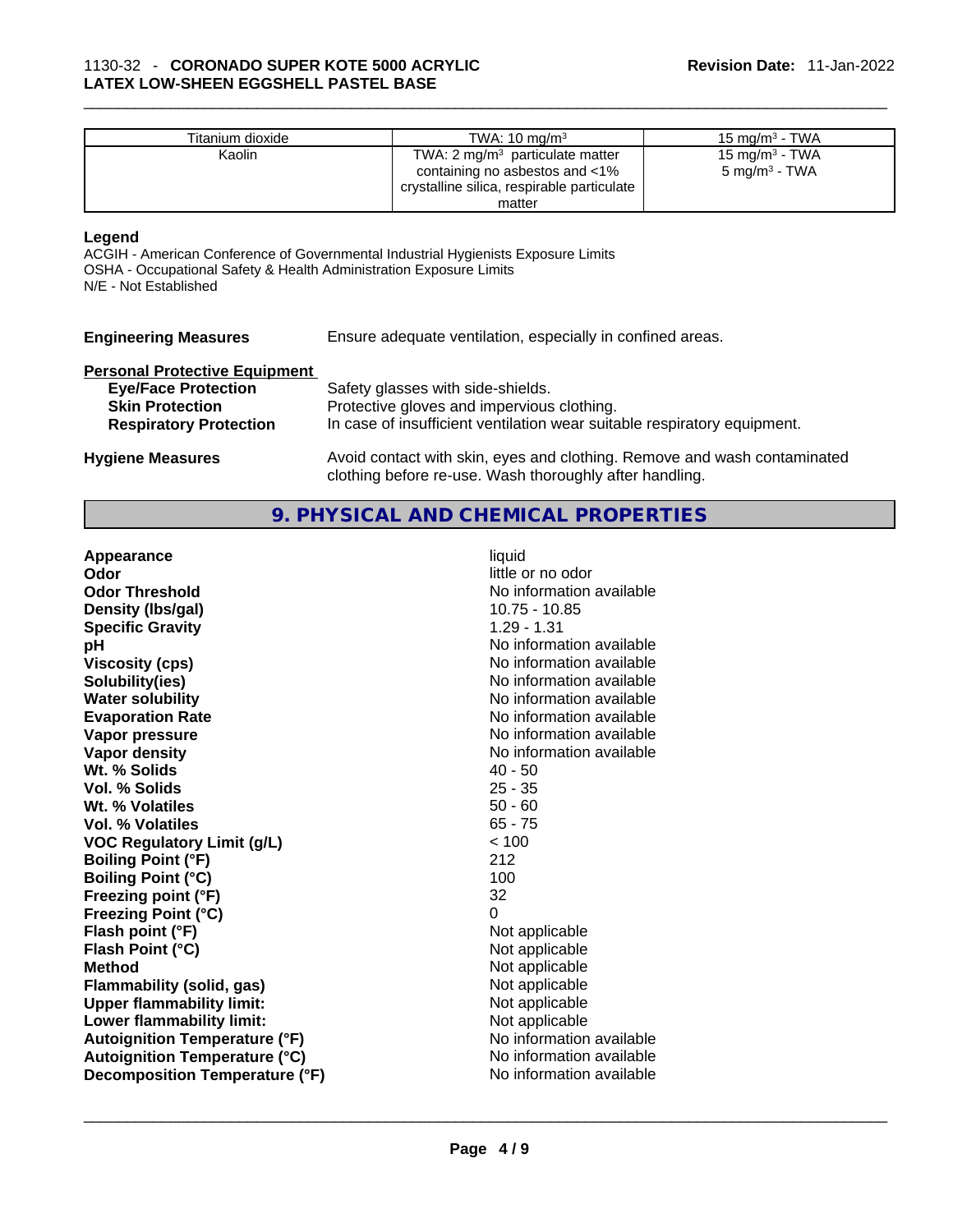**Decomposition Temperature (°C)** No information available **Partition coefficient** 

### **10. STABILITY AND REACTIVITY**

| <b>Reactivity</b>                         | Not Applicable                           |
|-------------------------------------------|------------------------------------------|
| <b>Chemical Stability</b>                 | Stable under normal conditions.          |
| <b>Conditions to avoid</b>                | Prevent from freezing.                   |
| <b>Incompatible Materials</b>             | No materials to be especially mentioned. |
| <b>Hazardous Decomposition Products</b>   | None under normal use.                   |
| <b>Possibility of hazardous reactions</b> | None under normal conditions of use.     |

#### **11. TOXICOLOGICAL INFORMATION**

#### **Product Information**

## **Information on likely routes of exposure Principal Routes of Exposure** Eye contact, skin contact and inhalation. **Acute Toxicity**

**Product Information** No information available

#### **<u>Symptoms related to the physical, chemical and toxicological characteristics</u>**

**Symptoms** No information available

#### **Delayed and immediate effects as well as chronic effects from short and long-term exposure**

| Eye contact                     | May cause slight irritation.                                                      |
|---------------------------------|-----------------------------------------------------------------------------------|
| <b>Skin contact</b>             | Substance may cause slight skin irritation. Prolonged or repeated contact may dry |
|                                 | skin and cause irritation.                                                        |
| <b>Inhalation</b>               | May cause irritation of respiratory tract.                                        |
| Ingestion                       | Ingestion may cause gastrointestinal irritation, nausea, vomiting and diarrhea.   |
| <b>Sensitization</b>            | No information available                                                          |
| <b>Neurological Effects</b>     | No information available.                                                         |
| <b>Mutagenic Effects</b>        | No information available.                                                         |
| <b>Reproductive Effects</b>     | No information available.                                                         |
| <b>Developmental Effects</b>    | No information available.                                                         |
| <b>Target organ effects</b>     | No information available.                                                         |
| <b>STOT - single exposure</b>   | No information available.                                                         |
| <b>STOT - repeated exposure</b> | No information available.                                                         |
| Other adverse effects           | No information available.                                                         |
| <b>Aspiration Hazard</b>        | No information available                                                          |

#### **Numerical measures of toxicity**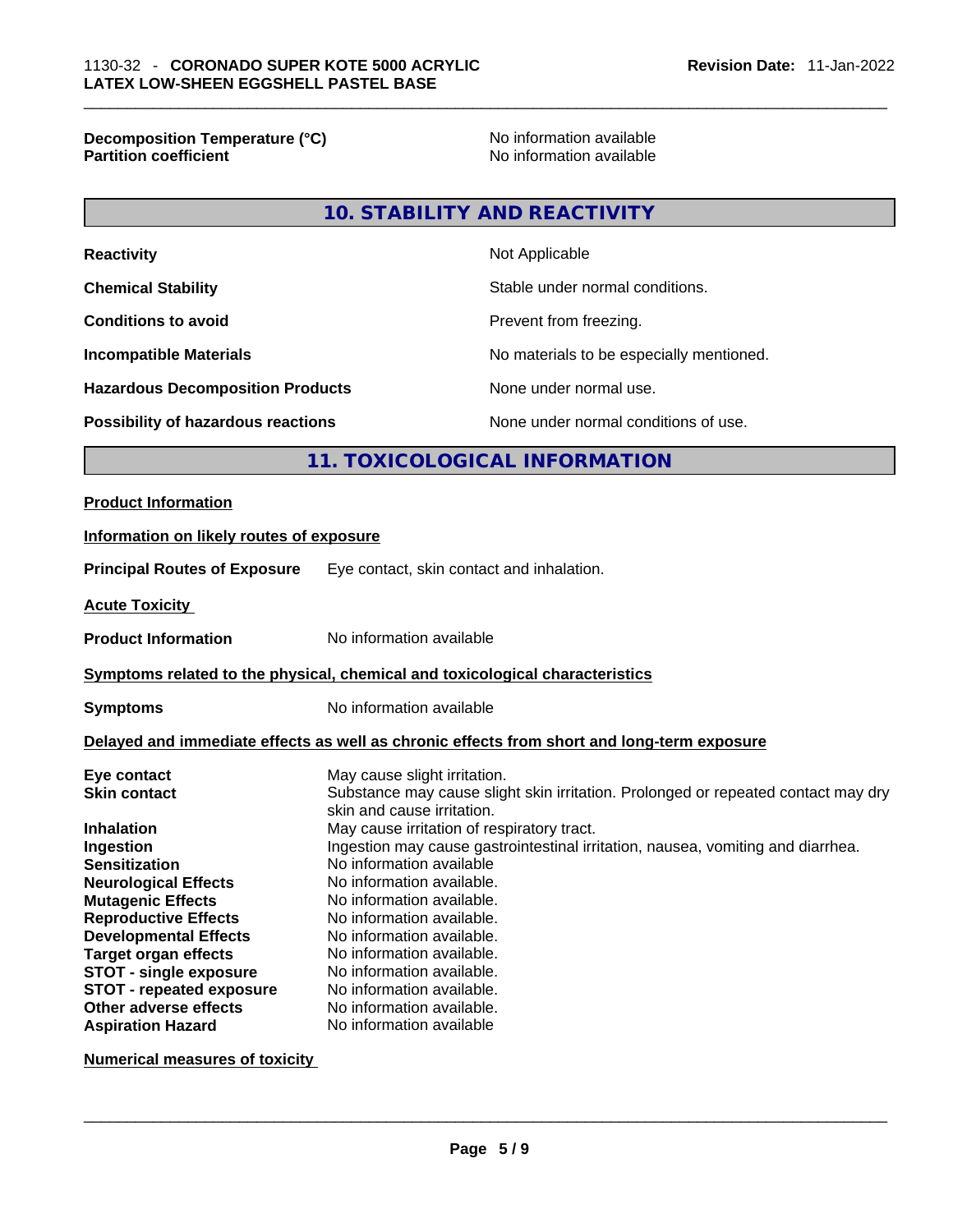#### **The following values are calculated based on chapter 3.1 of the GHS document**

| <b>ATEmix (oral)</b>   | 50293 mg/kg  |
|------------------------|--------------|
| <b>ATEmix (dermal)</b> | 747995 mg/kg |

#### **Component Information**

| Chemical name                                                                                 | Oral LD50             | Dermal LD50              | <b>Inhalation LC50</b> |
|-----------------------------------------------------------------------------------------------|-----------------------|--------------------------|------------------------|
| Titanium dioxide<br>13463-67-7                                                                | $> 10000$ mg/kg (Rat) |                          |                        |
| Kaolin<br>1332-58-7                                                                           | $>$ 5000 mg/kg (Rat)  | $>$ 5000 mg/kg (Rat)     |                        |
| Propanoic acid, 2-methyl-,<br>monoester with<br>2,2,4-trimethyl-1,3-pentanediol<br>25265-77-4 | $=$ 3200 mg/kg (Rat)  | $> 15200$ mg/kg (Rat)    |                        |
| Propylene glycol<br>$57 - 55 - 6$                                                             | $= 20$ g/kg (Rat)     | $= 20800$ mg/kg (Rabbit) |                        |

#### **Chronic Toxicity**

#### **Carcinogenicity**

*The information below indicates whether each agency has listed any ingredient as a carcinogen:.* 

| <b>Chemical name</b>  | IARC                 | <b>NTP</b> | OSHA   |
|-----------------------|----------------------|------------|--------|
|                       | Possible Human<br>2B |            | ∟isted |
| Titanium J<br>dioxide | Carcinoɑen           |            |        |

• Although IARC has classified titanium dioxide as possibly carcinogenic to humans (2B), their summary concludes: "No significant exposure to titanium dioxide is thought to occur during the use of products in which titanium dioxide is bound to other materials, such as paint."

#### **Legend**

IARC - International Agency for Research on Cancer NTP - National Toxicity Program OSHA - Occupational Safety & Health Administration

**12. ECOLOGICAL INFORMATION** 

#### **Ecotoxicity Effects**

The environmental impact of this product has not been fully investigated.

#### **Product Information**

#### **Acute Toxicity to Fish**

No information available

#### **Acute Toxicity to Aquatic Invertebrates**

No information available

## **Acute Toxicity to Aquatic Plants**

# No information available \_\_\_\_\_\_\_\_\_\_\_\_\_\_\_\_\_\_\_\_\_\_\_\_\_\_\_\_\_\_\_\_\_\_\_\_\_\_\_\_\_\_\_\_\_\_\_\_\_\_\_\_\_\_\_\_\_\_\_\_\_\_\_\_\_\_\_\_\_\_\_\_\_\_\_\_\_\_\_\_\_\_\_\_\_\_\_\_\_\_\_\_\_ **Persistence / Degradability**

No information available.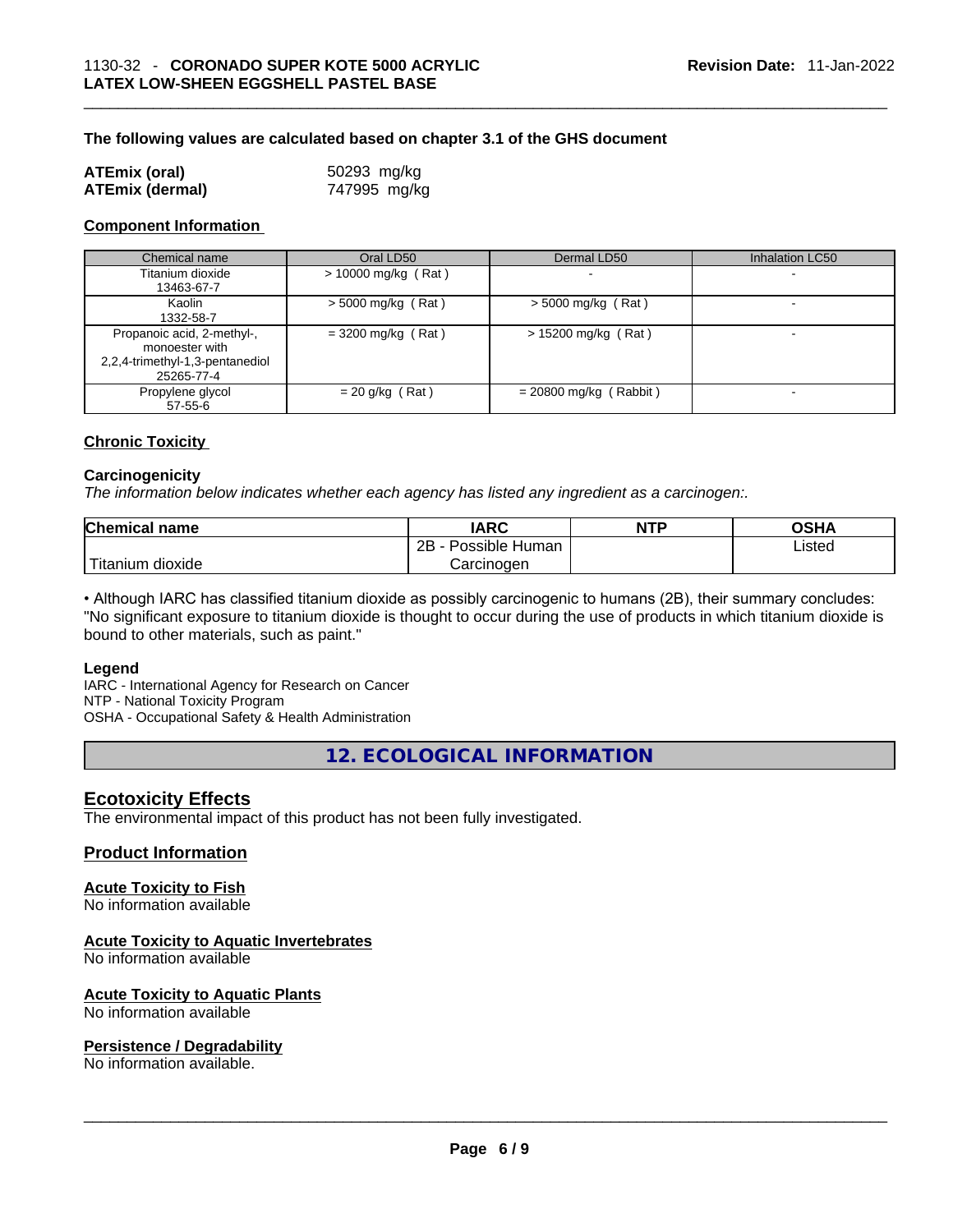#### **Bioaccumulation**

There is no data for this product.

#### **Mobility in Environmental Media**

No information available.

#### **Ozone**

No information available

#### **Component Information**

#### **Acute Toxicity to Fish**

Titanium dioxide  $\overline{\text{LC50:}}$  > 1000 mg/L (Fathead Minnow - 96 hr.) Propylene glycol LC50: 710 mg/L (Fathead Minnow - 96 hr.)

#### **Acute Toxicity to Aquatic Invertebrates**

Propylene glycol EC50: > 10000 mg/L (Daphnia magna - 24 hr.)

#### **Acute Toxicity to Aquatic Plants**

No information available

|                                  | 13. DISPOSAL CONSIDERATIONS                                                                                                                                                                                               |
|----------------------------------|---------------------------------------------------------------------------------------------------------------------------------------------------------------------------------------------------------------------------|
| <b>Waste Disposal Method</b>     | Dispose of in accordance with federal, state, and local regulations. Local<br>requirements may vary, consult your sanitation department or state-designated<br>environmental protection agency for more disposal options. |
|                                  | 14. TRANSPORT INFORMATION                                                                                                                                                                                                 |
| <b>DOT</b>                       | Not regulated                                                                                                                                                                                                             |
| <b>ICAO / IATA</b>               | Not regulated                                                                                                                                                                                                             |
| <b>IMDG / IMO</b>                | Not regulated                                                                                                                                                                                                             |
|                                  | <b>15. REGULATORY INFORMATION</b>                                                                                                                                                                                         |
| <b>International Inventories</b> |                                                                                                                                                                                                                           |

| <b>TSCA: United States</b> | Yes - All components are listed or exempt. |
|----------------------------|--------------------------------------------|
| <b>DSL: Canada</b>         | Yes - All components are listed or exempt. |

#### **Federal Regulations**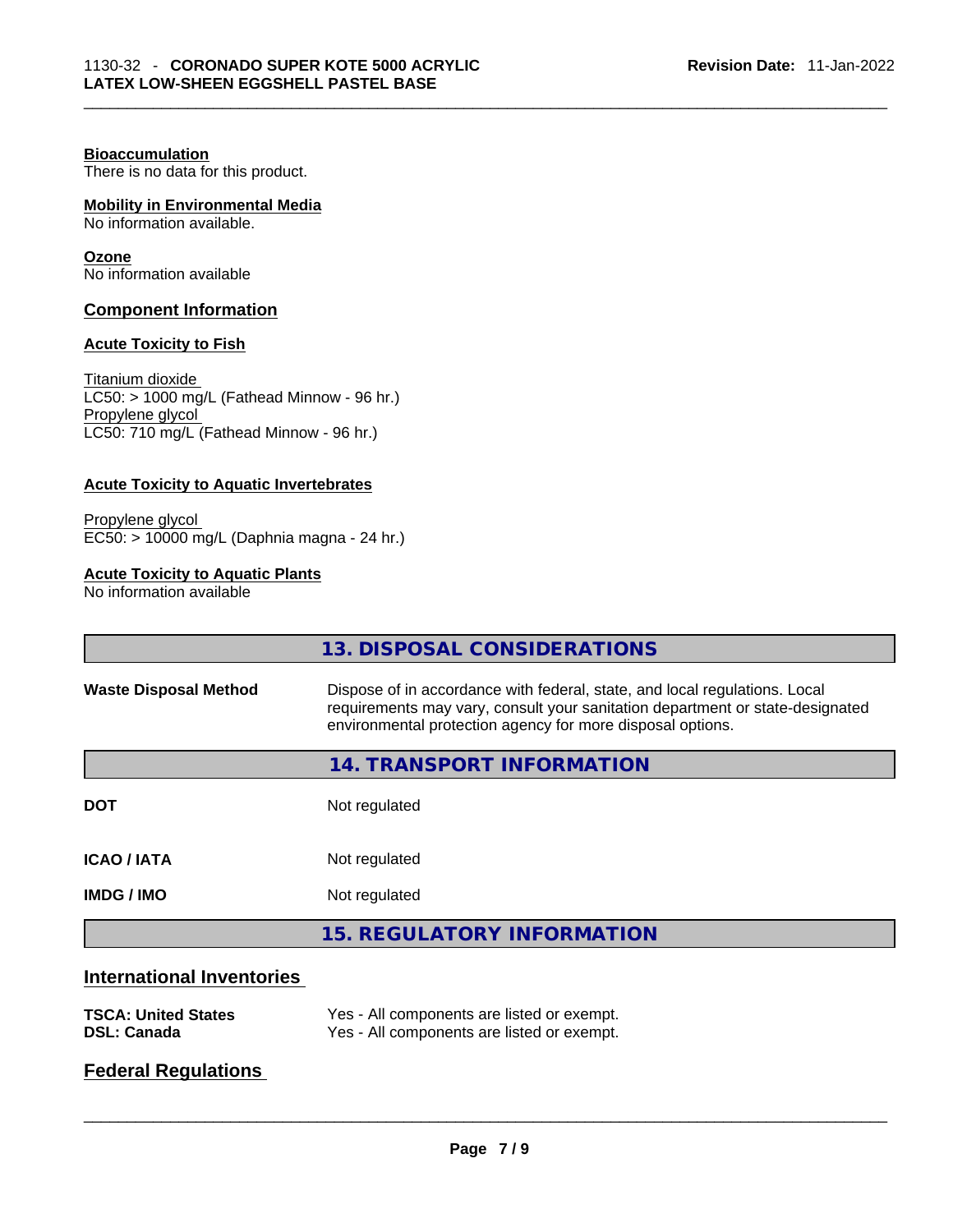#### **SARA 311/312 hazardous categorization**

| Acute health hazard               | No |
|-----------------------------------|----|
| Chronic Health Hazard             | Nο |
| Fire hazard                       | Nο |
| Sudden release of pressure hazard | Nο |
| Reactive Hazard                   | Nο |

#### **SARA 313**

Section 313 of Title III of the Superfund Amendments and Reauthorization Act of 1986 (SARA). This product contains a chemical or chemicals which are subject to the reporting requirements of the Act and Title 40 of the Code of Federal Regulations, Part 372:

*None*

#### **Clean Air Act,Section 112 Hazardous Air Pollutants (HAPs) (see 40 CFR 61)**

This product contains the following HAPs:

*None*

#### **US State Regulations**

#### **California Proposition 65**

**WARNING:** This product can expose you to chemicals including Titanium dioxide, which are known to the State of California to cause cancer, and Toluene which are known to the State of California to cause birth defects or other reproductive harm. For more information go to www.P65Warnings.ca.gov

#### **State Right-to-Know**

| <b>Chemical</b><br>name           | <b>Massachusetts</b> | New<br>. Jersev | Pennsylvania |
|-----------------------------------|----------------------|-----------------|--------------|
| $- \cdot$ .<br>itanium<br>dioxide |                      |                 |              |
| <br>Kaolir                        |                      |                 |              |

**Legend**

X - Listed

#### **16. OTHER INFORMATION**

| HMIS -                                                                                                                          | Health: 1 | <b>Flammability: 0</b> | <b>Reactivity: 0</b> | $PPE: -$ |
|---------------------------------------------------------------------------------------------------------------------------------|-----------|------------------------|----------------------|----------|
| <b>HMIS Legend</b><br>0 - Minimal Hazard<br>1 - Slight Hazard<br>2 - Moderate Hazard<br>3 - Serious Hazard<br>4 - Severe Hazard |           |                        |                      |          |